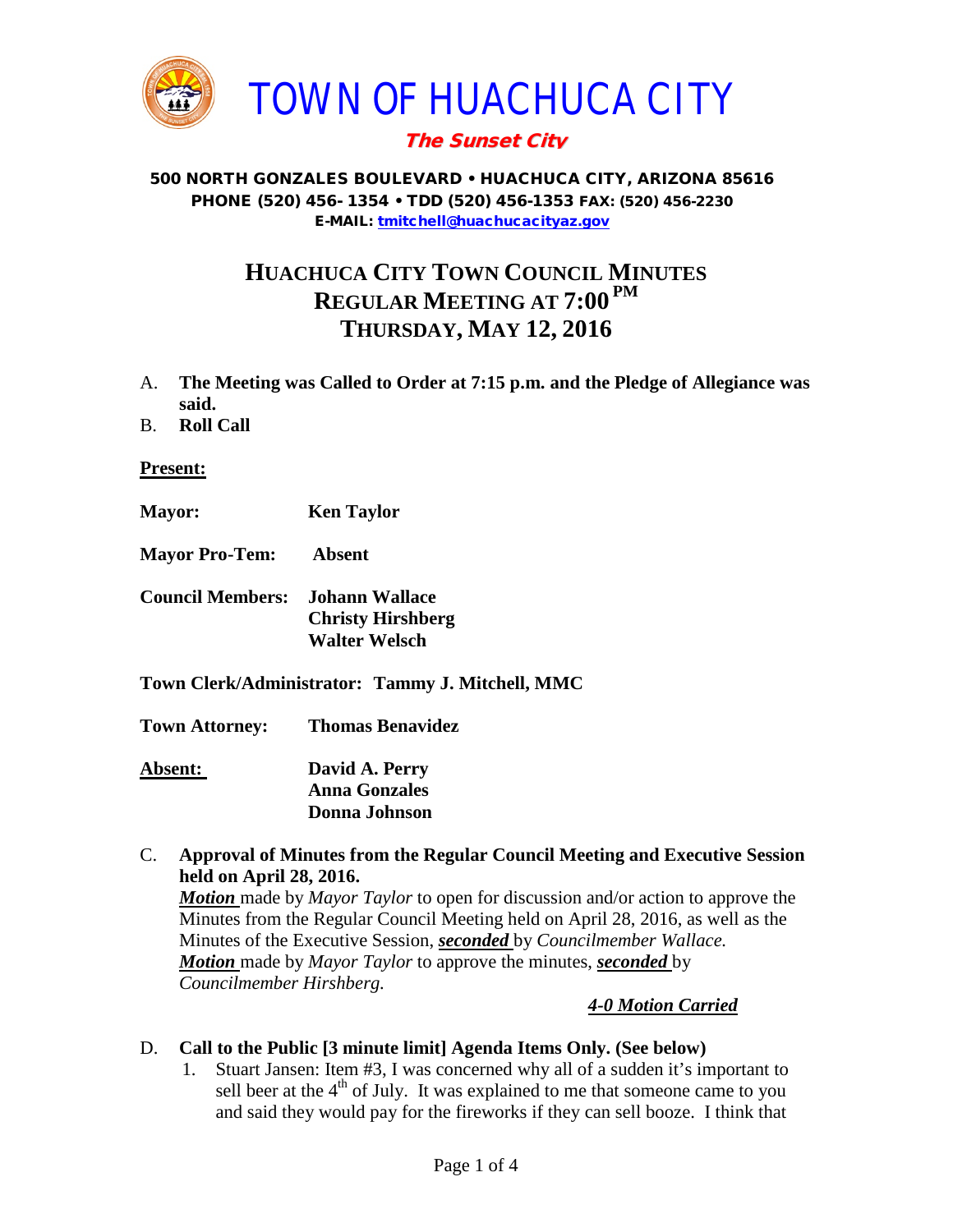you're looking for problems with this ordinance. This risk pool is not going to keep covering the town if too many lawsuits open up.

## E. **Reports by Council Members and Officers:**

- 1. *Councilmember Welsch - Library/Senior Center***-**.Council Member Welsch reported that the planning in going on for the Summer Reading Program (On Your Mark, Get Set, Read). The second session of sign language starts next week and will run six weeks. The Senior Center has some changes with the Commodities but we should still be able get the commodities.
- 2. *Councilmember Johann-Wallace-Planning and Zoning***-** Councilmember Wallace reported that at the May meeting we have a few site plans in progress. A metal building for Powder Coating and the RC Park for remote cars. We will have a special hearing at the next meeting for a conditional use permit. Also, the RV Park/storage facility. The P&Z is moving forward on the General Development Plan it is out of date and has to be reworked. We are looking at a firm to redesign this plan to bring it up to date. Next meeting they will be working on the sign code to bring it up to date. Mayor Taylor let the audience know that the last time the General Plan was updated was in 2002 and it is state mandated.
- 3. *Council Member Hirshberg-Parks and Recreation***-**Council Member Hirshberg reported we had a meeting and decided to have our meeting at 6:00 p.m. instead of 7:00 p.m. We now have a mission statement and a vision for the commission. The Summer Splash is ready to go, June 18 is national picnic day so bring a lunch and join us at the park. For the Fourth of July  $(4<sup>th</sup>)$  we will serve lunch at 1:00 p.m. Councilmember Hirshberg said that on September 17 we will be having a city wide yard sale. If you would like to attend and don't live here you can rent a space. For Halloween we are having a Trunk or Treat. The Tree lighting will be early December and we are looking at the Parade Route.
- 4. *Councilmember Johnson - Public Safety-* Mayor Taylor stated that with Chief Grey retirement there is a process we and Chief Grey has to go through.
- 5. *Mayor Pro Tem Perry - Public Works-* No report at this time.
- 6. *Councilmember Gonzales - Finance-* Clerk Mitchell reported that the Accountants are ready to get started with the Budget process. Mayor Taylor said this is a new Accounting firm and we are expecting better service.
- 7. *Mayor Taylor -*May*or* Taylor had no report at this time.
- 8. *Tammy Mitchell - Town Clerk's/Administrator Report-*Clerk Mitchell had no report at this time.
- F. **Unfinished Business: None**
- G. **New Business:** 
	- 1. **Discussion and/or Action [Mayor Taylor]: Council to attend the League of Cities and Towns Conference held in August with reservations start on May 23.**

*Motion* made by *Mayor Taylor* to open for discussion and/or action, *seconded* by *Councilmember Wallace.* Mayor Taylor ask the Council to let Clerk Mitchell know if you would like to attend or not by the  $23<sup>rd</sup>$  of May.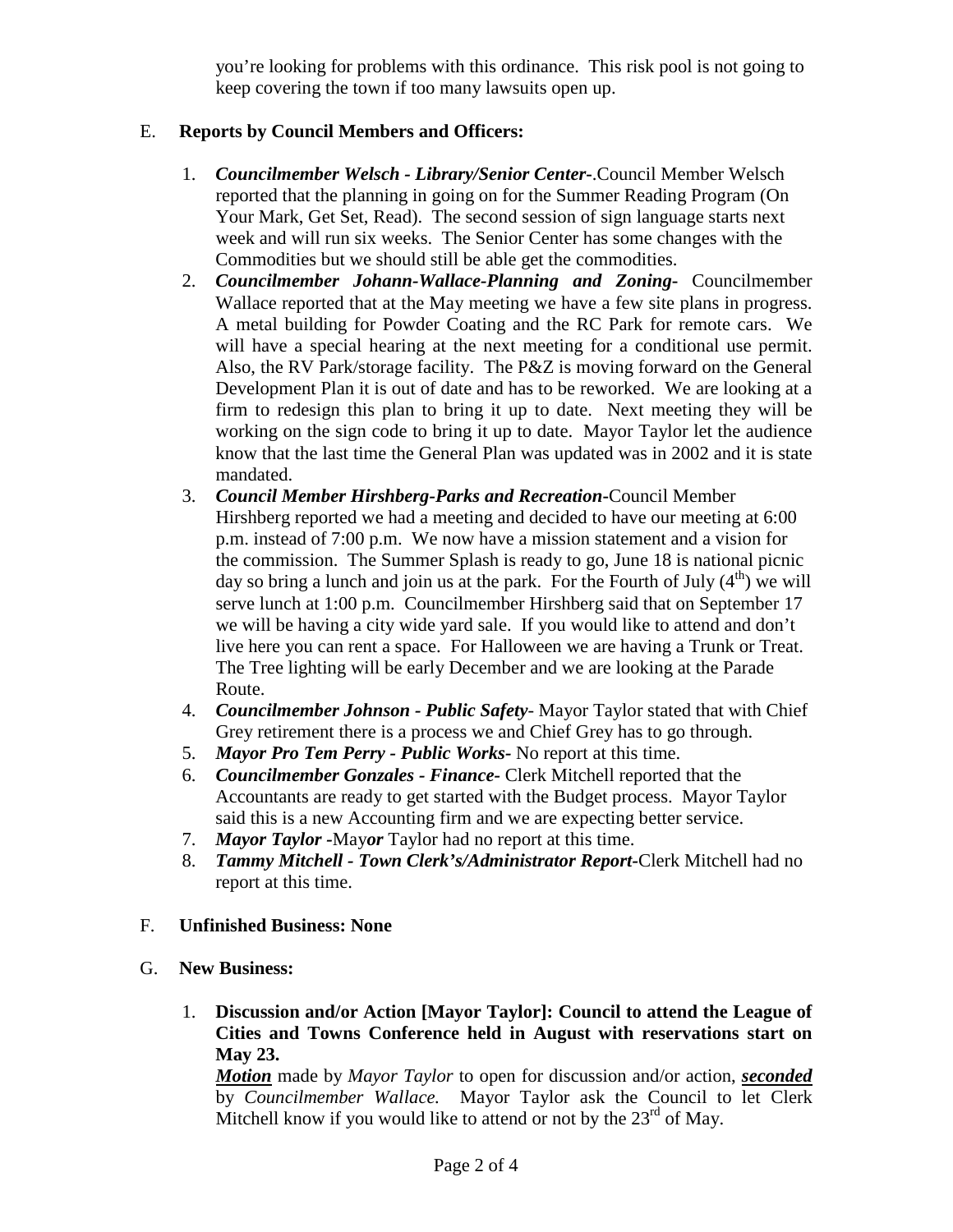2. **Discussion and/or Action [Mayor Pro Tem Perry]: Truth and Taxation Hearing Notice for Tax Increase. Hearing was held at 6:00 pm prior to council meeting.**

*Motion* made by *Mayor Taylor* to open for discussion and/or action, *seconded* by *Councilmember Wallace.* Councilmember Hirshberg stated that she has heard the public and takes all comments in consideration.Councilmember Welsch said there was a suggestion of earmarking the tax increase for a certain item. Mayor Taylor said that we will have further discussions at the budget meetings.

3. **Discussion and/or Action [Mayor Taylor]: Second Reading of Ordinance 2016-18-AN ORDINANCE OF THE MAYOR AND TOWN COUNCIL OF THE TOWN OF HUACHUCA CITY, COCHISE COUNTY, ARIZONA, AMENDING THE TOWN CODE, TITLE 2, CHAPTER 2.85 "TOWN FACILITY USE POLICY," SECTION 2.85.060 "RULES AND REGULATIONS," TO ALLOW FOR CONSUMPTION OF ALCOHOL AT TOWN PARKS, AND IN THE COMMUNITY CENTER, UPON APPLICATION AND APPROVAL OF THE MAYOR AND COUNCIL.** *Motion* made by *Mayor Taylor* to open for discussion and/or action, *seconded*

by *Councilmember Wallace. Motion* made by *Mayor Taylor* to postpone passing Ordinance 2016-18 until next council meeting, *seconded* by *Councilmember Hirshberg.*

*4-0 Motion Carried*

4. **Discussion and/or Action [Mayor Taylor]: Budget Schedule for Fiscal Years 2016-2017.** 

*Motion* made by *Mayor Taylor* to open for discussion and/or action, *seconded* by Councilmember Hirshberg. Council had some discussion on having some Saturday meetings for the budget.

- 5. **Discussion and/or Action [Councilmember Johnson]: Security Systems for the Town's Buildings; and Legal Issues Concerning Guns at Town Hall.**  *Councilmember Johnson requested item be pulled until next meeting due to being absent.*
- 6. **Discussion and/or Action [Mayor Taylor]: Updates and clarification to the town code concerning signage.**

*Motion* made by *Mayor Taylor* to open for discussion and/or action, *seconded* by *Councilmember Hirshberg.* Mayor Taylor said the sign code is in need of being reworked. The P&Z will be handling that so if you have any issues please attend their meetings. With the new amendments that came down they have considered all signs the first amendments. Johann mentioned that this organization goes around and looks at their sign codes and sues them for anything they find that is not up to code. Dr. Johnson gave the council an update as to which things they will be changing in P&Z.

7. **Discussion [Mayor Taylor]: Abatement of junk and/or unsightly and/or excessive vehicles.**

*Motion* made by *Mayor Taylor* to open for discussion and/or action, *seconded* by *Councilmember Wallace.* Mayor Taylor commented we looked at this a long time ago and some of our codes on this still have problems. We want to